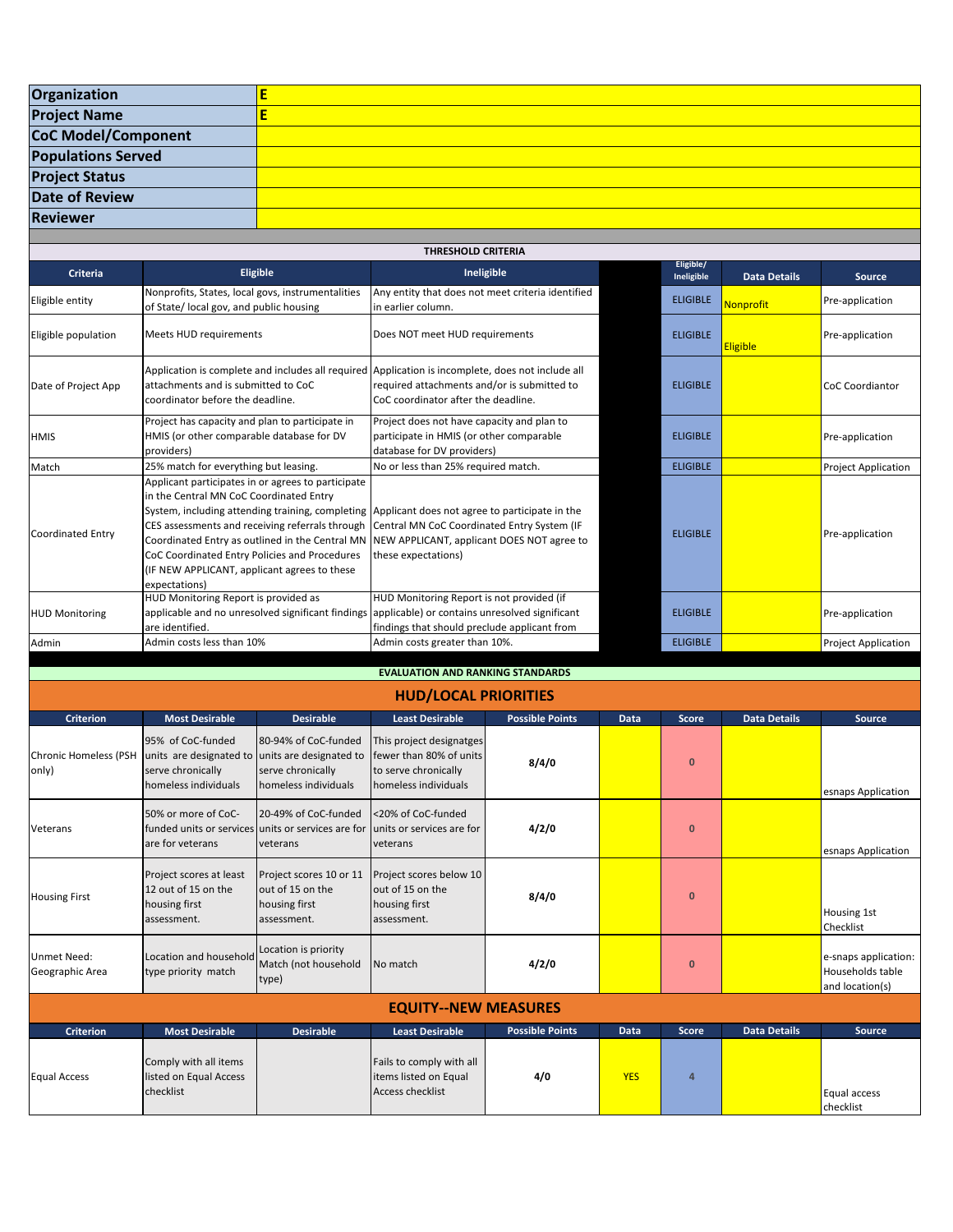| Equity--Staff<br>Composition                                                                                                                                               | At least 20% of<br>organization's staff<br>identify as Black,<br>Indigenous, or People<br>of Color (BIPOC),<br>and/or as LGBTQ+, and<br>or have experienced/<br>homelessness | 10-19% of<br>organization's staff<br>identify as BIPOC,<br>and/or as LGBTQ+, and<br>/or have experienced<br>homelessness                         | Less than 10% of<br>organization's staff<br>identify as BIPOC,<br>and/or as LGBTQ+, and<br>/or have experienced<br>homelessness                         | 0/0/0                  | 0%   | $\mathbf{0}$ |                     | Pre-application                 |
|----------------------------------------------------------------------------------------------------------------------------------------------------------------------------|------------------------------------------------------------------------------------------------------------------------------------------------------------------------------|--------------------------------------------------------------------------------------------------------------------------------------------------|---------------------------------------------------------------------------------------------------------------------------------------------------------|------------------------|------|--------------|---------------------|---------------------------------|
| Equity--<br>Board/Leadership<br>Composition                                                                                                                                | At least 20% of<br>organization's board,<br>directors, managers<br>identify as BIPOC,<br>and/or as LGBTQ+, and<br>or have experienced/<br>homelessness                       | 10-19% of<br>organization's board,<br>directors, managers<br>identify as BIPOC,<br>and/or as LGBTQ+, and<br>/or have experienced<br>homelessness | Less than 10% of<br>organization's board,<br>directors, managers<br>identify as BIPOC,<br>and/or as LGBTQ+, and<br>/or have experienced<br>homelessness | 0/0/0                  |      | $\bf{0}$     |                     | Pre-application                 |
| Equity--Increase Overal<br>Income                                                                                                                                          | 30% or more of BIPOC<br>households increase<br>overall income                                                                                                                | 20-29% of BIPOC<br>households increase<br>overall income                                                                                         | Less than 20% of BIPOC<br>households increase<br>overall income                                                                                         | 0/0/0                  | 0%   | $\bf{0}$     |                     | ICA report?                     |
| Equity--Exits to<br>permanent housing                                                                                                                                      | At least 80% of BIPOC<br>participants exited the<br>program to permanent<br>destinations.                                                                                    | 75-80% of BIPOC<br>participants exited the<br>program to permanent<br>destinations.                                                              | Less than 75% of BIPOC<br>participants exited the<br>program to permanent<br>destinations.                                                              | 0/0/0                  | 0%   | $\bf{0}$     |                     | ICA report?                     |
| Equity--Returns to<br>Homelessness (12<br>months)                                                                                                                          | Less than 10% of BIPOC 10-15% of BIPOC<br>months of exit to<br>permanent housing                                                                                             | homelessness within 12   homelessness within 12   homelessness within 12<br>months of exit to<br>permanent housing                               | 15% or more of BIPOC<br>participants returned to participants returned to participants returned to<br>months of exit to<br>permanent housing            | 0/0/0                  | 0%   | $\mathbf{0}$ |                     | ICA report?                     |
|                                                                                                                                                                            |                                                                                                                                                                              |                                                                                                                                                  | <b>CRITERIA SPECIFIC TO SERVING YOUTH, FAMILY &amp; CHILDREN</b>                                                                                        |                        |      |              |                     |                                 |
| <b>Criterion</b>                                                                                                                                                           | <b>Most Desirable</b>                                                                                                                                                        | <b>Desirable</b>                                                                                                                                 | <b>Least Desirable</b>                                                                                                                                  | <b>Possible Points</b> | Data | <b>Score</b> | <b>Data Details</b> | Source                          |
| Connection to K-12<br>education                                                                                                                                            | Written plan with staff<br>qualifications, physical<br>space, partner roles,<br>and evaluation defined                                                                       | Partial Plan                                                                                                                                     | No Plan                                                                                                                                                 | 4/2/0                  |      | $\mathbf{0}$ |                     | Checklist/plan                  |
| Early Childhood<br>Development                                                                                                                                             | Written plan with staff<br>qualifications, physical<br>space, partner roles,<br>and evaluation defined                                                                       | Partial Plan                                                                                                                                     | No Plan                                                                                                                                                 | 4/2/0                  |      | $\mathbf{0}$ |                     | Checklist/plan                  |
|                                                                                                                                                                            |                                                                                                                                                                              |                                                                                                                                                  | <b>CRITERIA SPECIFIC TO DOMESTIC VIOLENCE</b>                                                                                                           |                        |      |              |                     |                                 |
| <b>Criterion</b>                                                                                                                                                           | <b>Most Desirable</b>                                                                                                                                                        | <b>Desirable</b>                                                                                                                                 | <b>Least Desirable</b>                                                                                                                                  | <b>Possible Points</b> | Data | <b>Score</b> | <b>Data Details</b> | Source                          |
| Domestic Violence<br>(experience)                                                                                                                                          | Project has at least 5<br>years experience<br>specifically serving<br>DV/SA survivors                                                                                        | Project has 1-4 years<br>experience specifically<br>serving DV/SA survivors                                                                      | Project has less than 1<br>year experience<br>specifically serving<br>DV/SA survivors                                                                   | 4/2/0                  |      | $\mathbf{0}$ |                     | Pre-application (# of<br>years) |
| Domestic Violence<br>(specialized services)                                                                                                                                | Project utilizes<br>specialized services<br>model specifically<br>tailored to DV/SA<br>survivors                                                                             |                                                                                                                                                  | Project does not utilize<br>specialized services<br>model specifically<br>tailored to DV/SA<br>survivors                                                | 4/0                    |      | $\mathbf{0}$ |                     | Pre-application                 |
| Domestic Violence<br>(client perceived risk)                                                                                                                               | At least 80% of<br>participants report<br>reduced level of<br>perceived risk at 12<br>months                                                                                 | 50-79% of participants<br>report reduced level of<br>perceived risk at 12<br>months                                                              | Less than 50% of<br>participants report<br>reduced level of<br>perceived risk at 12<br>months                                                           | 0/0/0                  | 0%   | $\mathbf{0}$ |                     | Participant survey              |
| <b>GRANT ADMINISTRATIVE PERFORMANCE</b>                                                                                                                                    |                                                                                                                                                                              |                                                                                                                                                  |                                                                                                                                                         |                        |      |              |                     |                                 |
| <b>Possible Points</b><br><b>Data Details</b><br><b>Criterion</b><br><b>Most Desirable</b><br><b>Desirable</b><br>Data<br><b>Score</b><br>Source<br><b>Least Desirable</b> |                                                                                                                                                                              |                                                                                                                                                  |                                                                                                                                                         |                        |      |              |                     |                                 |
| <b>Bed Utilization</b>                                                                                                                                                     | More than 90% of<br>project beds                                                                                                                                             | 85-90% of project beds                                                                                                                           | Less than 85% of<br>project beds.                                                                                                                       | 8/4/0                  |      | $\pmb{0}$    |                     | APR Q7, APR Q8                  |
| Funding management:<br>unspent funds                                                                                                                                       | Spent 95% or more of<br>grant award.                                                                                                                                         | Spent 90-94% of grant<br>award.                                                                                                                  | Spent 89% or less of<br>grant award.                                                                                                                    | 8/4/0                  |      | $\bf{0}$     |                     | eLOCCS screenshots              |